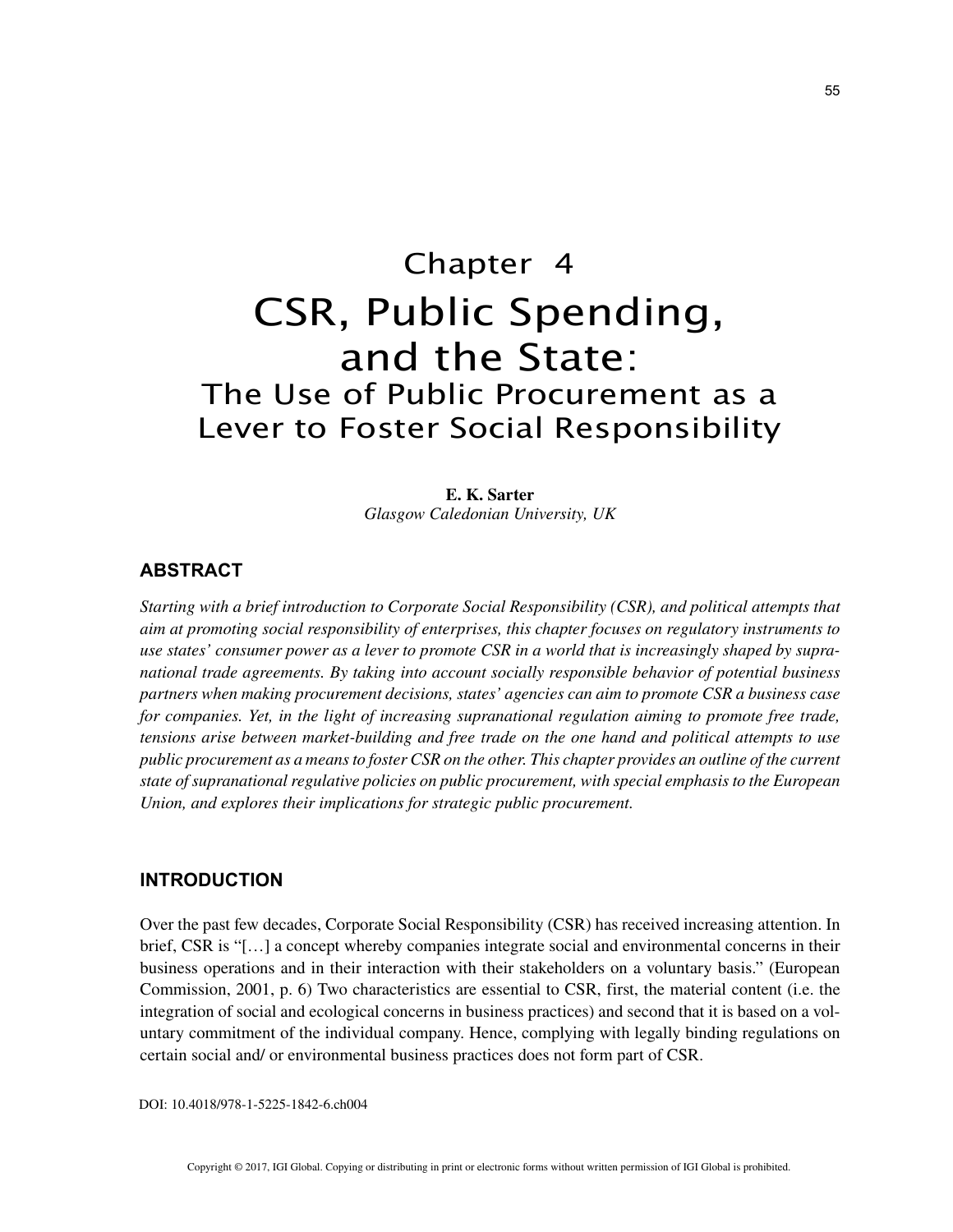As the rather broad formulation of social and environmental aspects highlights, corporate social responsibility can refer to a broad range of specific measures as companies may seek to facilitate the reconciliation of work and family life, foster equal opportunities and promote decent working conditions in global supply chains. It can also refer to Diversity Management, or actions towards being more environmentally friendly to name just a few well-known examples.

Voluntarily committing to social and environmental action beyond the realm of legally binding regulatory policies may not only benefit employees or, in the case of environmental criteria, the environment. CSR has also been argued to have positive impacts for the company itself (see among others Knudsen & Brown, 2015, p. 52; Trommsdorff, 2008, pp. 4f). For example, it has often been highlighted that companies can benefit financially from the introduction of Diversity Management as it may:

- Lower the risk of legal litigations,
- Reduce absenteeism as well as the turnover of staff,
- Provide enterprises advantages in the competition for bright minds,
- Help attract skillful employees, and
- Increase productivity etc. (among others Krell, 2008a, pp. 67f; Sarter et al., 2011, pp. 20ff).

In addition, it has been highlighted that today, growing moral demands regarding business practices that have been raised by a broad range of stakeholders can hardly be ignored without risking reputational damage (Dombois, 2010, pp. 30f). In this context, an increasing prominence of strategies that attach importance to the conditions under which products are produced, their environmental impact in consumption (among others Clarke, 2007, p. 588; Trommsdorff, 2008, p. 2) as well as increasing pressures from non-governmental associations (NGOs) have added to these benefits (Dombois, 2010, p. 40; Trommsdorff, 2008, pp. 3, 5f).

Beyond the direct effects generated for the direct beneficiaries (i.e. the people directly affected by the measures implemented and/ or the environment) and the company, introducing CSR can benefit the (wider or smaller) community, e.g. by creating employment opportunities for disadvantaged groups. It can foster general social goals (such as e.g. gender equality) and promote sustainable development by influencing working and living conditions in the Global South.

As voluntary commitments can have a broad and distinct impact for attaining a range of policy objectives, it comes as no surprise that national and supranational policy-makers as well as international institutions have shown increasing interest in promoting CSR. Starting "where the legal framework ends" (Steuerer, 2010, p. 50) CSR can accompany public policies in fostering social (policy) goals and assist governments in governing (Moon, 2007, p. 302). But policy-makers and institutional actors have not only been interested in CSR because it can accompany public policies. Promotion of CSR can also be used by governments as a complement or supplement to, or a functional equivalent of, existing policies, and it can help circumvent resistance to hard regulation (Knudsen & Brown, 2015, p. 52; Steurer, 2010, pp. 50f). Encouraging voluntary practices at company level can therefore also be an alternative to hard regulation. By promoting voluntary actions policy-makers can benefit from the comparatively lower adversity that soft mechanisms tend to encounter in comparison to hard regulation (Steurer, 2010, p. 50). The advancement of CSR can furthermore be a potentially influential means to foster certain social outcomes for institutions that do not by themselves have the power to pass and control binding regulations on business conduct. Political attempts to promote voluntary commitments to responsible business practices that integrate social and/ or environmental considerations have therefore received considerable attention (see e.g. Albareda et al., 2008; Knudsen & Brown, 2015; Knudsen et al, 2014; Steurer, 2010).